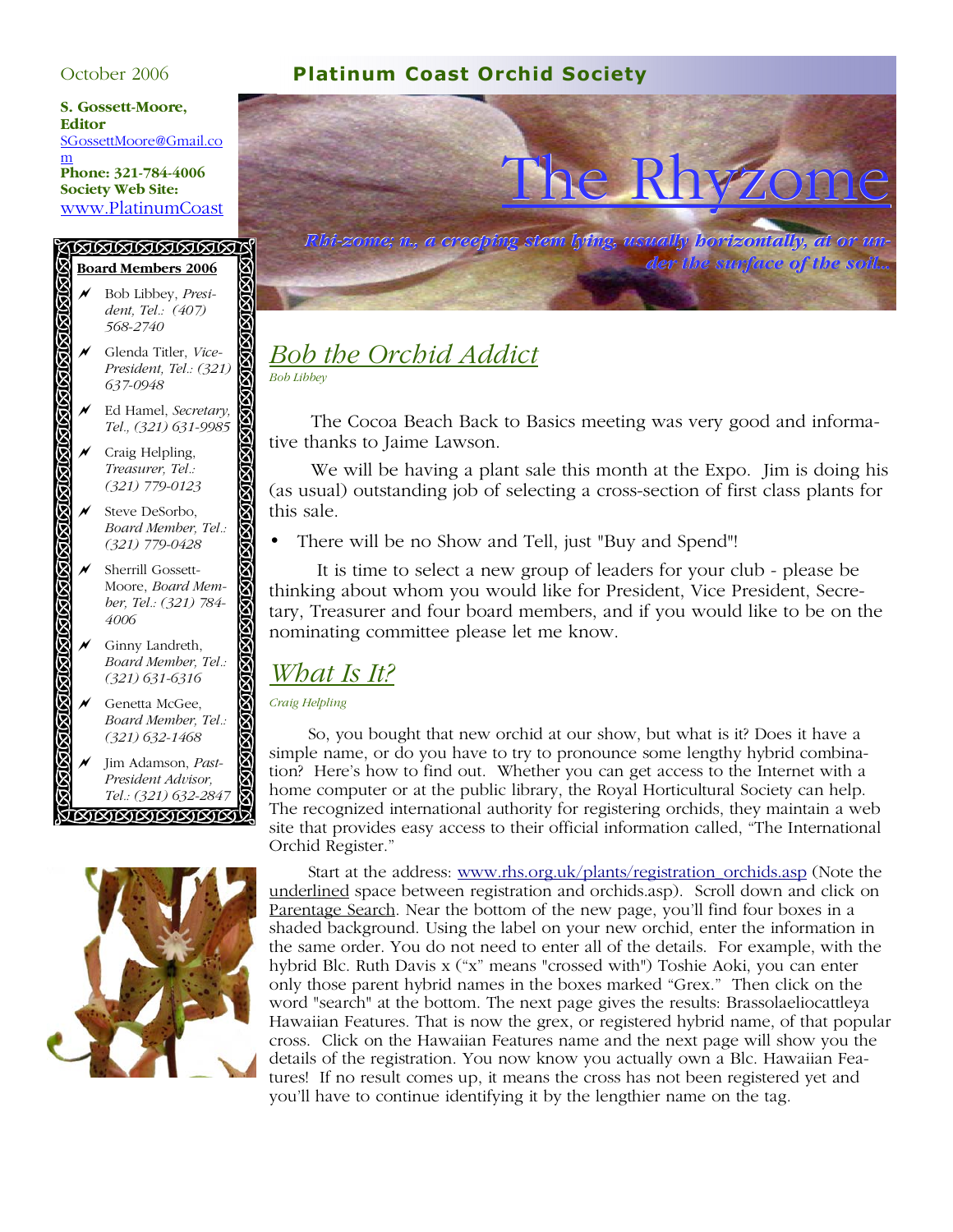# *Have I Got It*

 In the last article *[pg.1]*, we looked at how to see if your new plant has a hybrid, or grex name registered in The International Orchid Register maintained by the Royal Horticultural Society. Besides trying to find out if you can refer to your orchid with a single name, there is another practical aspect to using this web-based resource.

 Orchid hybridization is a BIG business. Thousands of new crosses are created each year. If a cross eventually becomes a successful one that people actually want to buy, they are usually registered. However, there can be a significant delay in how soon that registered grex is used in common practice. For the Blc. Ruth Davis x Toshie Aoki, the single grex name Hawaiian Features was created on November 30, 1998. At our show recently, I saw vendors selling orchids labeled Blc. Ruth Davis x Toshie Aoki. I also saw Blc. Hawaiian Features for sale. Both labels are correct, but if you bought both, you now have two of the same orchid! If you have an "orchid wish list" you are looking for, it would be a good idea to regularly check the web site: www.rhs.org.uk/plants/registration\_orchids.asp to find out if a cross has been registered yet. If so, you will know to look for the name either way. That will keep you from buying multiple plants of the same kind, unless that is your goal!

## *Bulbophyllum: A Taxonomist's Nightmare*

 The Bulbophyllum is the largest genus of the orchid family, Orchidaceae, with a current species count that is well over one thousand. The genus Bulbophyllum was first described in 1822 by a Frenchman named Louis-Marie Aubert du Petit-Thouars (or botanically abbreviated: "Thouars") in Madagascar, who recounted seventeen Bulbophyllum species. There are now close to three thousand accepted names and synonyms for this genus, causing taxonomists to cringe. The name 'Bulbophyllum' stems from Latin, "bulbus" (or bulb-like), and Greek, "phyllon" (leaf), in reference to the psueudobulbs, from which the leaves grow.

 The most famous characteristic of the Bulbophyllum (pictured left) is the mobile lip. It bobs and weaves in the slightest breeze to attract flies for pollination, and reeks of something rotting and rancid.

 The Bulbophyllum classification has grown unchecked for many years now. There are currently over a hundred sections and subgenera of this family, with many species having up to *ten* synonyms, some of which may deserve generic status. A taxonomist studying this complex family of flowers can expect many long hours (weeks, months and even *years*) of research. To date, no one has risen to the daunting task of untangling the Bulbophyllum family; we know only a marginal bit of information about the phylogenetics (evolutionary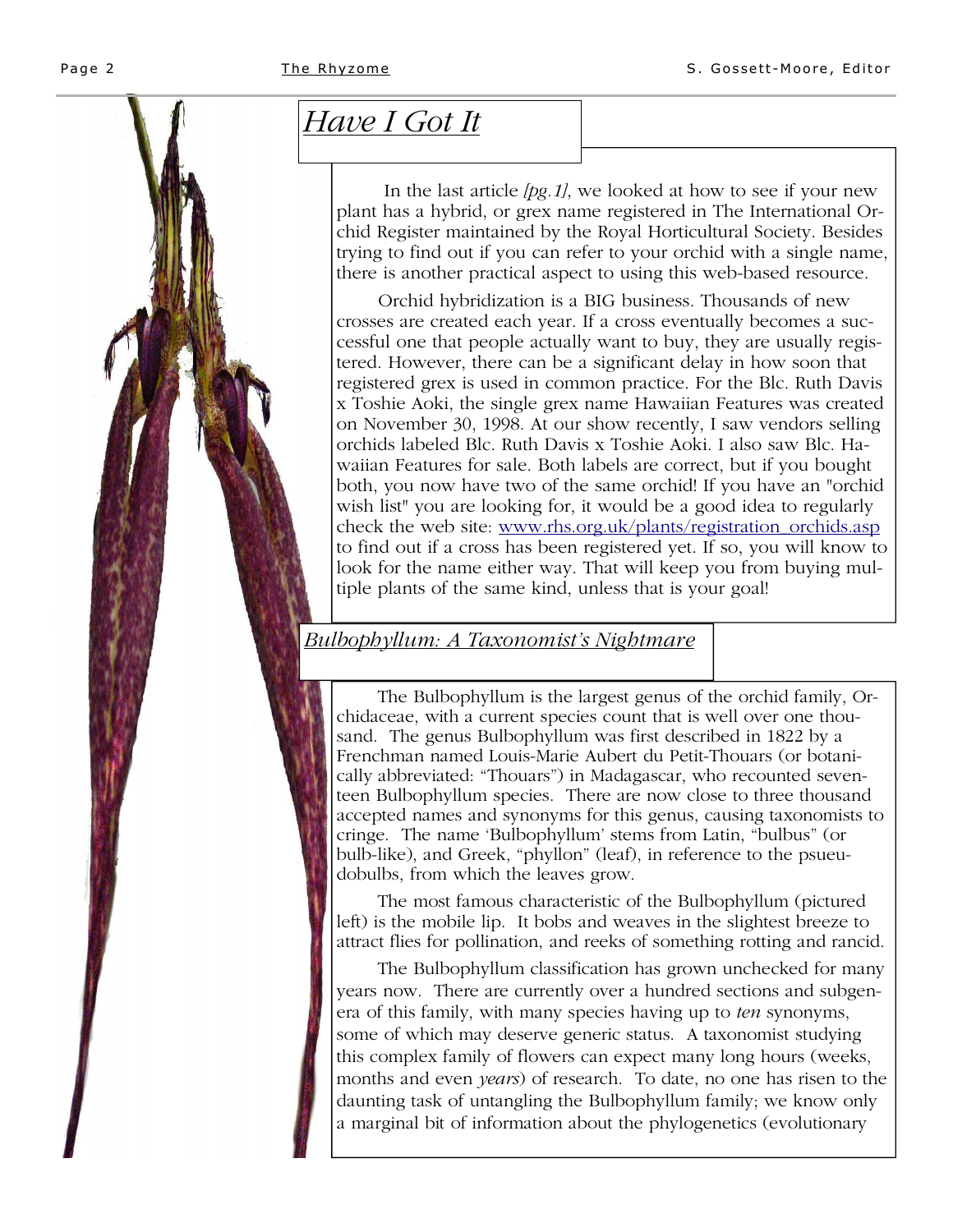

 Azan Shrine Center 1591 W. Eau Gallie Parkway Melbourne, FL (3.8 miles east of I-95 Exit 183)

Admission \$3.00

• Ribbon judging with cash prizes. Plants must be registered between 3:00pm and 6:00pm on Friday, November 3rd.

- Free seminars on orchids, including culture and care, every hour on the half-hour.
- Free AOS orchid culture sheets for many orchid types.
- Every paid admission includes an entry for the door prize drawing.
- 15 vendors from south and central Florida with orchids, orchid supplies, and embroidered sportswear.

Janis Walters, Advertising & Publicity